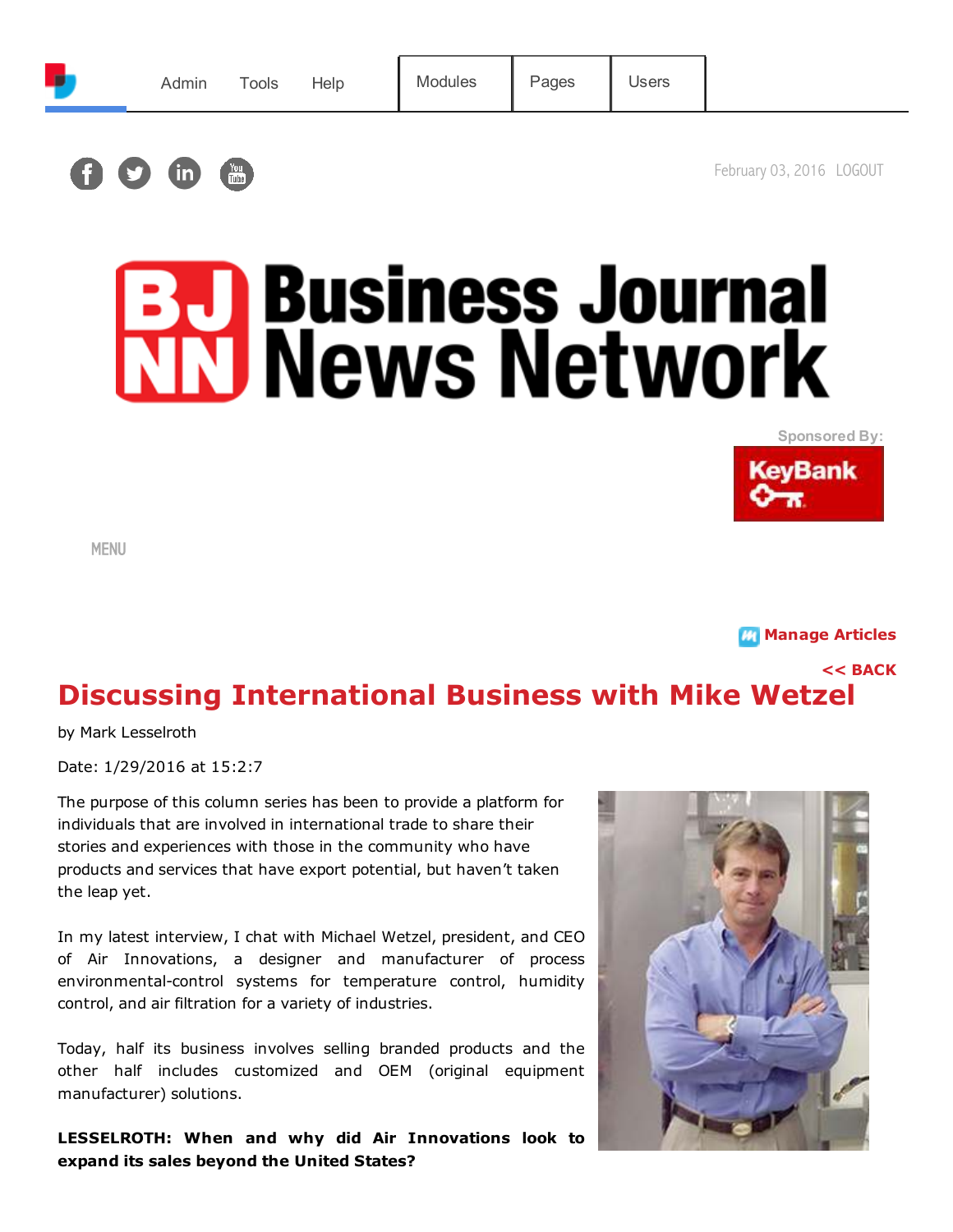WETZEL: The first step into internationalism was with our Floratech brand back in the late 1990s/early 2000s. At the time, a member of our board of directors, a former VP at Carrier, introduced us to a friend of his in Denmark who helped us test out floral display cases in Europe. The truth is this wasn't necessarily a strategic move but rather an opportunistic one. I lived in France for four years and we had others in our company who had international experience and we thought it was worth a try. One of the challenges we faced was trying to sell a solution for which there wasn't necessarily a problem. Flowers in Europe were selling so fast that they didn't have to refrigerate them. After this experience we took a more strategic approach and looked at the wine industry in Europe, and how our Wine Guardian products could make a difference.

LESSELROTH: Why should any company look at the international market to expand its business? **WETZEL:** Stability and diversification are two key drivers for why any business may want to look at what the international market has to offer. Not every product is international. If you have an international product, the one thing to recognize is that "made in the USA" is a positive that puts your product at a premium, which can have a positive impact on exporting internationally. Selling a premium product in the international market will allow you to make more money. Diversifying your business into global markets can provide stability and growth when the U.S. economy falters, or is flat.

### LESSELROTH: What should a company be prepared to do if it is going to expand internationally?

WETZEL: I think doing some market research is important, but you also need to talk to people to understand if your product has global appeal, and if there are areas of the world that haven't been penetrated. If you have never done any international business, you have a learning curve in front of you. So, you need to get engaged with local resources that can help with that learning curve. I think there are two ways you can go international. You can be opportunistic and take it as it comes, or you can take a concerted effort and go after it. If you are going to make a determined effort, you will need to dedicate somebody and some capital resources. You won't make money your first year or two. It is an investment to get a return that's going to come back. If you are really lucky, you will make money in your first year. But, you probably won't be profitable initially, because you are going to put marketing resources into it — you will have people on the ground and you will be flying people over to visit potential distributors and reps.

# LESSELROTH: You just opened up your first international office in Switzerland. What was the driving force behind this decision?

**WETZEL:** One of the key factors behind our decision to open up an international office was our strategy to be more diverse on a global basis. That is one of the reasons we felt it was important to support our Wine Guardian business in Europe by having a local presence. Another reason we opened up an office in Europe was so we could better position our product as a European product not necessarily a U.S. item.

### LESSELROTH: How important is it to understand the foreign culture of a country in which you want to do business?

**WETZEL:** I think it is extremely important to understand the culture and views of a country toward American goods and services. This is what led us to putting boots on the ground in Schaffhausen, Switzerland. Europeans prefer to deal with a European company. Understanding their culture will allow you to build up the trust you need to conduct business successfully.

# LESSELROTH: How has knowing a foreign language helped you with your international business endeavors?

WETZEL: It isn't a prerequisite, because there are other ways to skin that cat. It's probably as important to be sensitive of the international cultures. In fact, it may be equally if not more important than speaking some of their language. If you are in a negotiation, you will find that both parties will always want to sync to their native language, because it is the only way they will feel comfortable they are getting the clear